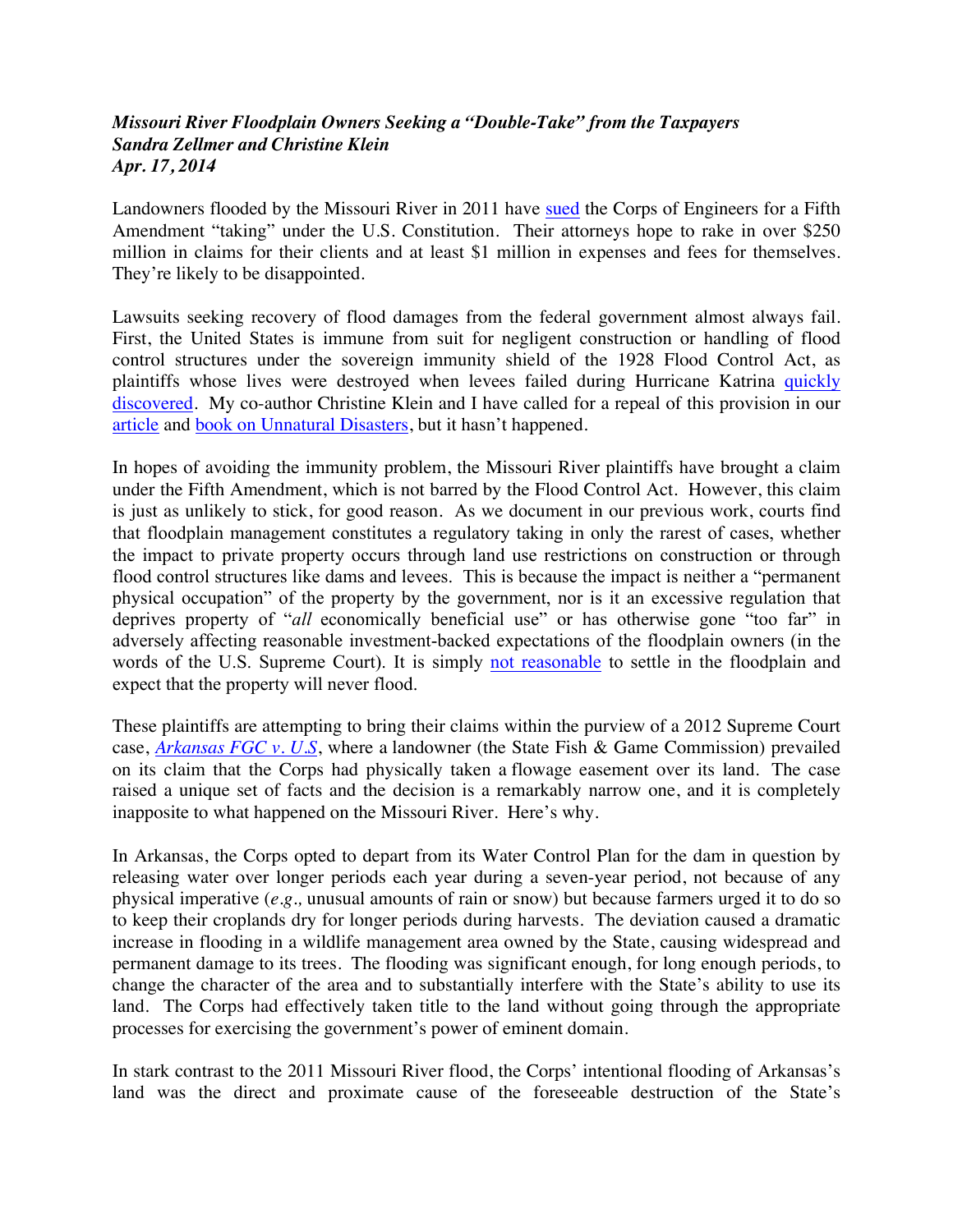property. The Corps deviated from its Arkansas Plan in order to benefit the farmers, when it knew (or should have known) that the deviation would inevitably destroy the State's land. The Corps created winners and losers, and the Supreme Court forced it to pay the loser.

On the Missouri, the 2011 flood made losers out of just about everyone. The Corps' flood control structures were taxed to their limits by unprecedented amounts of snowmelt and rain over a long period of time in the spring and summer of 2011. In April, Rocky Mountain snowpack was *140%* of normal; later in the summer, rainfall was *three to six times* normal in the upper Missouri River Basin. At Sioux City, Iowa (the demarcation between the upper and lower river), runoff measured 13.8 million acre feet (MAF), smashing the old 1952 record of 13.2 MAF. The third wettest month ever documented on the Missouri River happened to be May 2011 (10.5 MAF) and the fifth wettest was July 2011 (10 MAF). *See* National Weather Service, The Historic Missouri River Flood of 2011; Senate Report 112-075 - Energy and Water Development Appropriations Bill, 2012. That water had to go somewhere, and once the dams were filled to capacity, it went downstream and into the floodplain, as rivers naturally do (especially the Missouri, which is widely known for its flood-prone tendencies).

The plaintiffs argue that the Corps has abandoned its flood control mission in favor of other priorities on the Missouri River. Specifically, they claim that the Corps kept the reservoirs full in the spring to benefit recreation and endangered species, and that fuller reservoirs means less storage for flood waters. The factual record doesn't back them up, and the law is more nuanced than they allege. In truth, Congress directed the Corps to build the dams and manage the system for *seven* purposes in addition to flood control: navigation; hydropower; water quality; water supply; irrigation; recreation; and fish and wildlife. Flood control and navigation may be toward the top of the list, but they are far from the only concerns that drive river management. More to the point, none of the other purposes were prioritized at the expense of flood control in 2011. The Missouri River system was operated in accordance with the Master River Manual in response to abnormal snowmelt and rainfall that just kept coming for months on end. The operations were dictated by conditions, not by other priorities. Sometimes, the river simply reclaims its floodplain, despite human efforts to hold it back.

The tired refrain that the government elevated the concerns of fish over people is a red herring. The real problem is that people wanted to settle in the floodplain, so the federal government undertook flood control, which prompted more people to move into harm's way. It's ironic that the landowners who cry "foul" today have received a bounty of flood control-related benefits from the government through the years. No doubt the flood damage to their properties in 2011 would have been worse if the federal government hadn't built dams and other structures on the Missouri River. Consider the 1993 flood, which set the record for the highest water level in Kansas City, but resulted in much lower discharges (flooding) than pre-dam floods in the 1800s and early to mid-1900s.

Meanwhile, individuals and communities who chose to reside in the floodplain demanded additional protection through the construction of levees, dikes, and revetments on the river and its tributaries, along with subsidized flood and crop insurance. Once they put themselves in harm's way (aided and abetted by government), it's only natural for sympathetic officials to provide federally funded disaster relief when the inevitable happens. These are policy choices